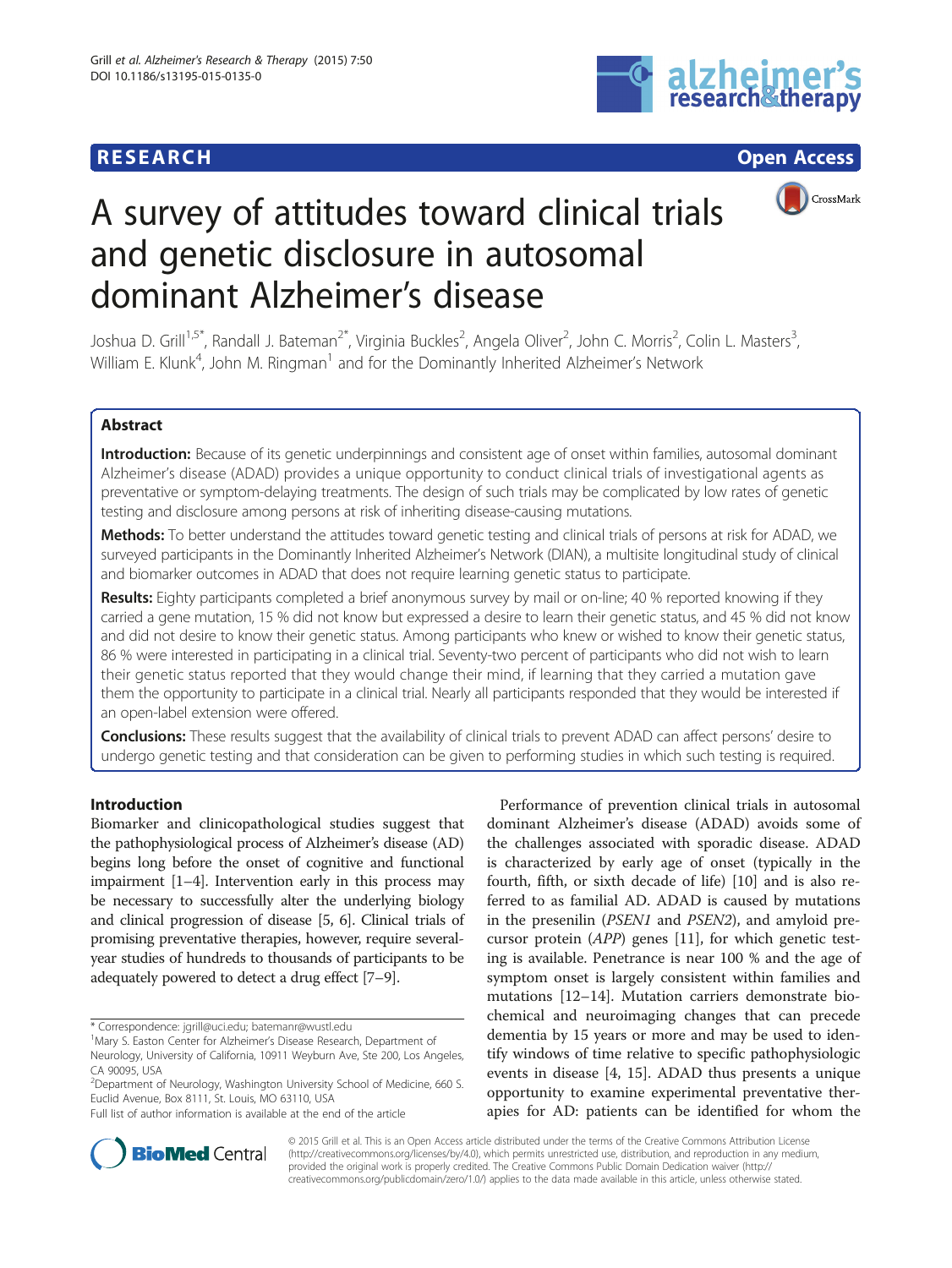likelihood of future dementia is essentially certain and therapy can be initiated at predictable times in relation to measurable disease biomarkers. Moreover, in light of the diagnostic reliability and consequent population homogeneity, such studies require fewer patient participants and shorter total study lengths relative to trials in sporadic AD [\[16](#page-7-0), [17\]](#page-7-0).

Despite these strengths, few clinical trials have been performed in ADAD. One challenge to such studies is selecting an appropriate design. An efficient study might enroll only mutation carriers, randomize them to drug or placebo (at a 1:1 ratio), and measure a clinical or biological outcome. Such a study would employ transparent enrollment, including only those who know their mutation status or are willing to learn it in the setting of a trial. Prior studies suggest that less than 10 % of all persons at risk for carrying mutations for ADAD, however, may wish to learn their genetic status [[18](#page-7-0)], creating ethical and logistical challenges to studies enrolling only mutation carriers. Alternatively, trial designs employing blinded enrollment do not require learning genetic status; for example, enrolling all persons at risk for carrying mutations and nonrandomly assigning noncarriers to placebo. These trials may have higher rates of participation but will be larger, more expensive, and carry unique ethical challenges. For example, side effects of investigational treatments might inadvertently lead to unblinding of genetic status for participants that do not wish to know it [\[17\]](#page-7-0).

The Dominantly Inherited Alzheimer's Network (DIAN) is a multisite consortium study of ADAD. This longitudinal study enrolls all persons at risk for harboring genetic mutations that result in ADAD. Although the study does not require participants to learn their genetic status, genetic counseling, clinical genetic testing, and disclosure of testing results are offered to all participants at no charge to them. A primary objective of the DIAN is to facilitate clinical trials of promising investigational drugs for ADAD [[16](#page-7-0)]. To assist in designing ADAD clinical trials, a survey was developed to explore the attitudes of DIAN participants toward trials and genetic testing in the setting of these studies. In this paper, we describe the results of this survey and the implications for future clinical trials in ADAD.

# Methods

# Participants

Only participants enrolled in the DIAN were eligible to participate in this survey study. The DIAN is a multisite network that collects clinical, cognitive, imaging, and biochemical assessments from members of pedigrees with known pathogenic mutations in the *PSEN1*, *PSEN2*, or APP genes [\[4](#page-7-0), [19](#page-7-0)]. At the time of survey dissemination, the DIAN included 162 participants. Since then, enrollment has surpassed 400.

## Survey

The data collection instrument was released to DIAN sites as part of a protocol amendment to the larger DIAN study on 28 March 2011. The survey included a brief introductory letter that described the lack of current therapies capable of preventing or slowing AD and the great interest in developing such therapies. The survey was described as providing feedback to investigators to facilitate the design of clinical trials in persons at risk for ADAD. Participants were instructed to complete the survey online (using an included website, username, and password) or via an included hard copy. Survey responses were anonymous; they were not linked to any identifier for the DIAN study. Participants were instructed to use caution to avoid using their name, address, or any other personal identifying information when completing and returning the survey.

Figure [1](#page-2-0) illustrates the flow of the survey questions, based on participant responses. The first survey item was a multiple-choice question that inquired whether the participant: (1) knew their genetic status, (2) did not know their genetic status but wished to know, or (3) did not know and preferred not to know their genetic status at the present time. Participants who knew or wished to know their genetic status were instructed to answer Question A1, "Would you be interested in participating in a research study of an experimental drug to determine if that drug does (or does not) prevent or slow the development of familial Alzheimer's disease?" Response choices for this question included "yes" or "no." If the participant answered "no" they were given the following options and instructed to check all that apply: "I do not carry the mutation that causes the disease in my family," "I would not want to risk the possibility of side effects," and "I would not want to spend the extra time and effort." Additionally, an "other" choice was offered, for which participants could write in responses. Participants answering yes to Question A1 were instructed to answer three additional questions. Question A2 asked "Would your opinion about such studies change if, instead of knowing for sure that you would receive the real drug, you had a 50 % chance of getting the real drug and a 50 % chance of getting a placebo (inactive drug or "sugar pill")?" (1:1 drug-to-placebo ratio). Question A3 asked "Would your opinion about such studies change if, instead of knowing for sure that you would receive the real drug, you had two chances of receiving the real drug and one chance of receiving placebo (that is, 2/3 of subjects receive the real drug and 1/3 receive a placebo)" (hereafter a 2:1 drug-to-placebo ratio). For both questions, the response choices were: (1) "I would be just as interested," (2) "I would be less interested," and (3) "I would be more interested." Question A4 asked whether "the possibility of receiving active drug after the study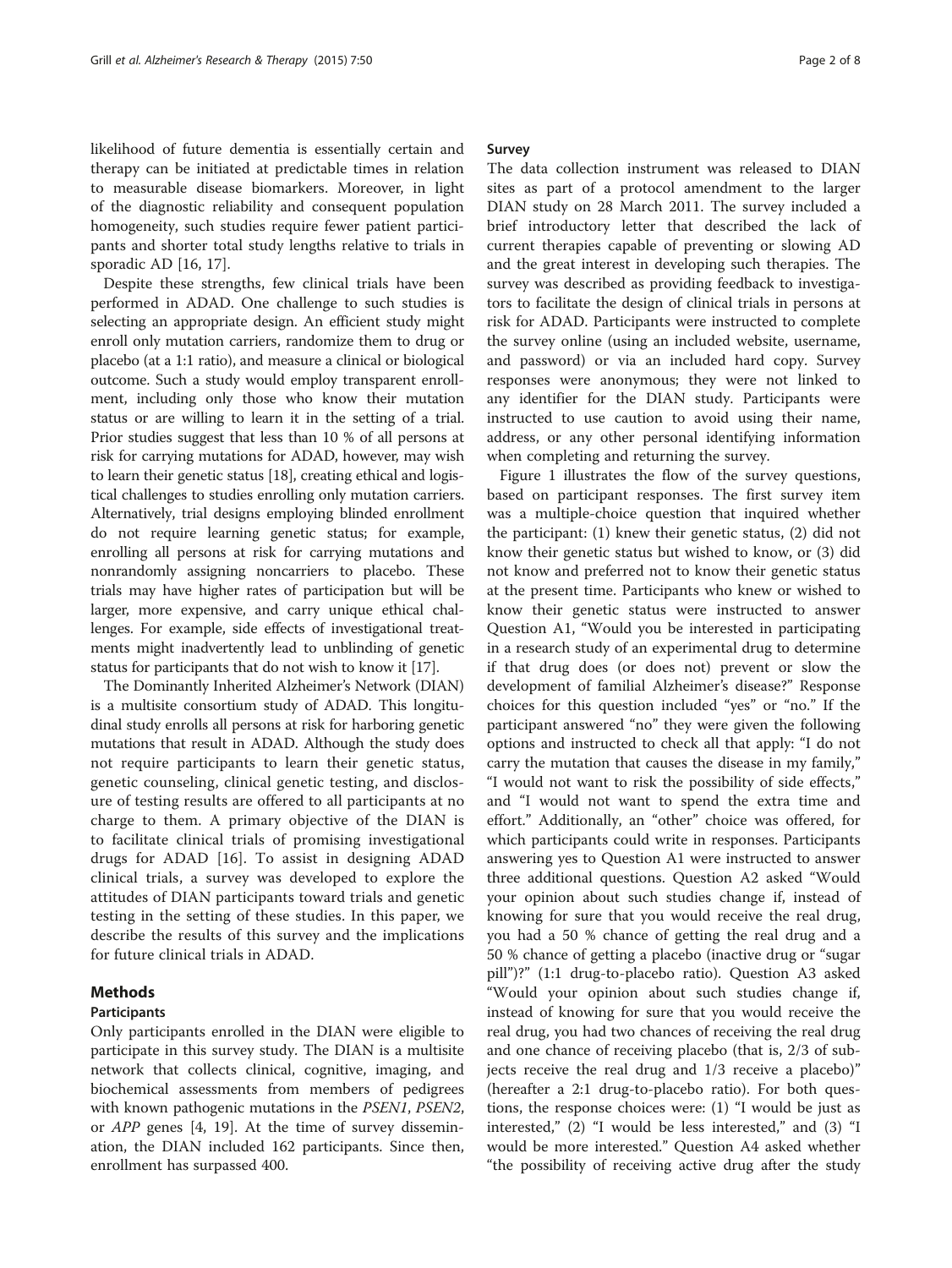<span id="page-2-0"></span>

AD Alzheimer's disease

was completed" would impact interest in participation and offered (1) "I would now be interested" and (2) "I would still not be interested" as responses.

Participants not interested in genetic testing were instructed to complete Section B. Question B1 asked "If you have chosen not to know your genetic status, would you change your mind if learning that you carried the gene mutation that causes familial Alzheimer's disease gave you the opportunity to participate in a research study of an experimental drug attempting to prevent or slow the

development of familial Alzheimer's disease?" Participants selecting "no" were asked to select all appropriate reasons that applied: "I do not want to know if I will develop Alzheimer's disease," "I do not want to participate in a study of an unproven drug," "I do not want to risk potential side effects of an unproven drug," and "I do not want to spend the extra time and effort." An "other" choice was offered with room for writing in responses. Questions B2, B3, and B4 and their offered response choices were identical to those for Questions A2, A3, and A4.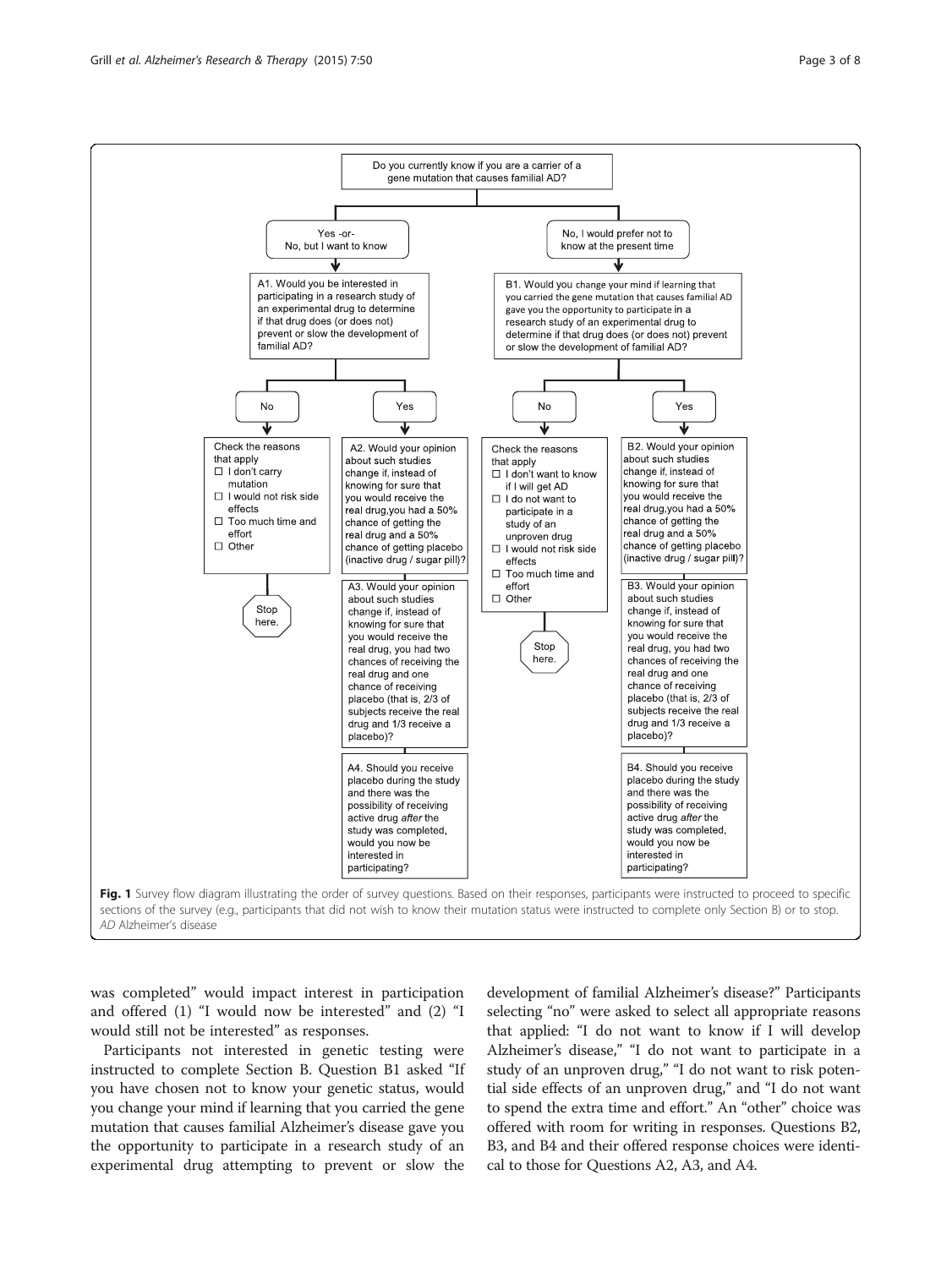## Statistical analyses

We examined the frequencies of responses within groups based on the participants' answer to the initial genetic status question. Statistical comparisons were performed after collapsing those who knew or wished to know their mutation carrier status into a single group. This group was compared with those who preferred not to know their mutation carrier status. Frequencies of participant responses were compared between groups using chi-square  $(\chi^2)$  tests. Inappropriate responses (e.g., participants who responded that they knew their mutation status but provided responses in Section B) were not included in the statistical comparisons. In the event of missing data, denominators were adjusted to compare proportions of individuals responding to survey items.

# Ethics

The DIAN longitudinal study is approved at each participating site by the local regulatory entity (i.e., institutional review board (IRB) or ethics committee; see Acknowledgements). All participants sign an approved informed consent prior to engaging in any research activities. As part of the DIAN protocol, the current survey was disseminated across sites. For the purposes of the current study, the University of California, Los Angeles, IRB deemed the analysis of the anonymous survey results as not meeting the definition of human subject research.

# Results

## Survey responses

Eighty participants completed the survey; 35 (44 %) completed a paper version and 45 (56 %) completed the survey online. Among participants, 32 (40 %) responded

## Table 1 Frequencies of survey responses

that they knew whether they carried a gene mutation that caused ADAD, 12 (15 %) did not know but wished to learn their genetic status, and 36 (45 %) did not know and preferred not to know their genetic status at the time they completed the survey. There was no difference between those who completed the paper survey versus those completing it online in the proportions that knew their genetic status ( $\chi^2$  = 0.67; degrees of freedom = 1, p = 0.71).

Table 1 presents the frequency of responses for those who knew or wished to know their genetic status compared with those who did not wish to know their genetic status. We found no differences between the groups in the frequencies of responses.

# Attitudes of those who knew or wished to know their genetic status

Among participants who knew or wished to know their genetic status, 38 (86 %) were interested in participating in a clinical trial. This included 81 % of participants who knew their genetic status and 100 % of those who did not know but wished to know their genetic status. Six participants knew their genetic status but were not interested in participating in a clinical trial; four stated that they did not carry the disease-causing mutation, one was unwilling to risk side effects, and one was unwilling to spend the extra time and effort.

Among those who knew or wished to know their genetic status and were interested in clinical trials, 30 (79 %) responded to the items addressing the placebo ratio. Seventy percent of those who responded were just as interested in a trial with 1:1 randomization to drug or placebo and 90 % were just as interested in a trial with 2:1 randomization. Four (20 %) participants who knew

|                                     | Know/want to know | Do not want to know | $x^2$ , df, p value               |
|-------------------------------------|-------------------|---------------------|-----------------------------------|
| $\mathcal N$                        | 44 (55 %)         | 36 (45 %)           |                                   |
| Interested in a clinical trial      | 38 (86 %)         | 26 (72 %)           | $x^2$ = 2.475, df = 1, p = 0.116  |
| 50-50 drug-to-placebo randomization |                   |                     |                                   |
| Just as interested                  | 21 (70 %)         | 14 (58 %)           | $x^2 = 1.75$ , df = 2, p = 0.416  |
| Less interested                     | $9(30\%)$         | 9(37%)              |                                   |
| No longer interested                | $0(0\%)$          | 1(4%                |                                   |
| 66-33 drug-to-placebo randomization |                   |                     |                                   |
| Just as interested                  | 27 (90 %)         | 15 (62 %)           | $x^2$ = 5.921, df = 2, p = 0.052  |
| Less interested                     | 2(7%)             | 5(21%)              |                                   |
| No longer interested                | 1(3%)             | 4 (16 %)            |                                   |
| Open-label extension study          |                   |                     |                                   |
| Now be interested                   | 29 (100 %)        | 23 (96 %)           | $x^2 = 1.232$ , df = 1, p = 0.267 |
| Not be interested                   | $0(0\%)$          | 1(4%                |                                   |

Item responses are presented for those who know or wish to know their genetic mutation status versus those who do not wish to know (percentages represent the proportion of responses for the specific question). For "interested in a clinical trial," the phrased question asked those who did not want to know their genetic status if they would be willing to learn it to participate in a clinical trial df degrees of freedom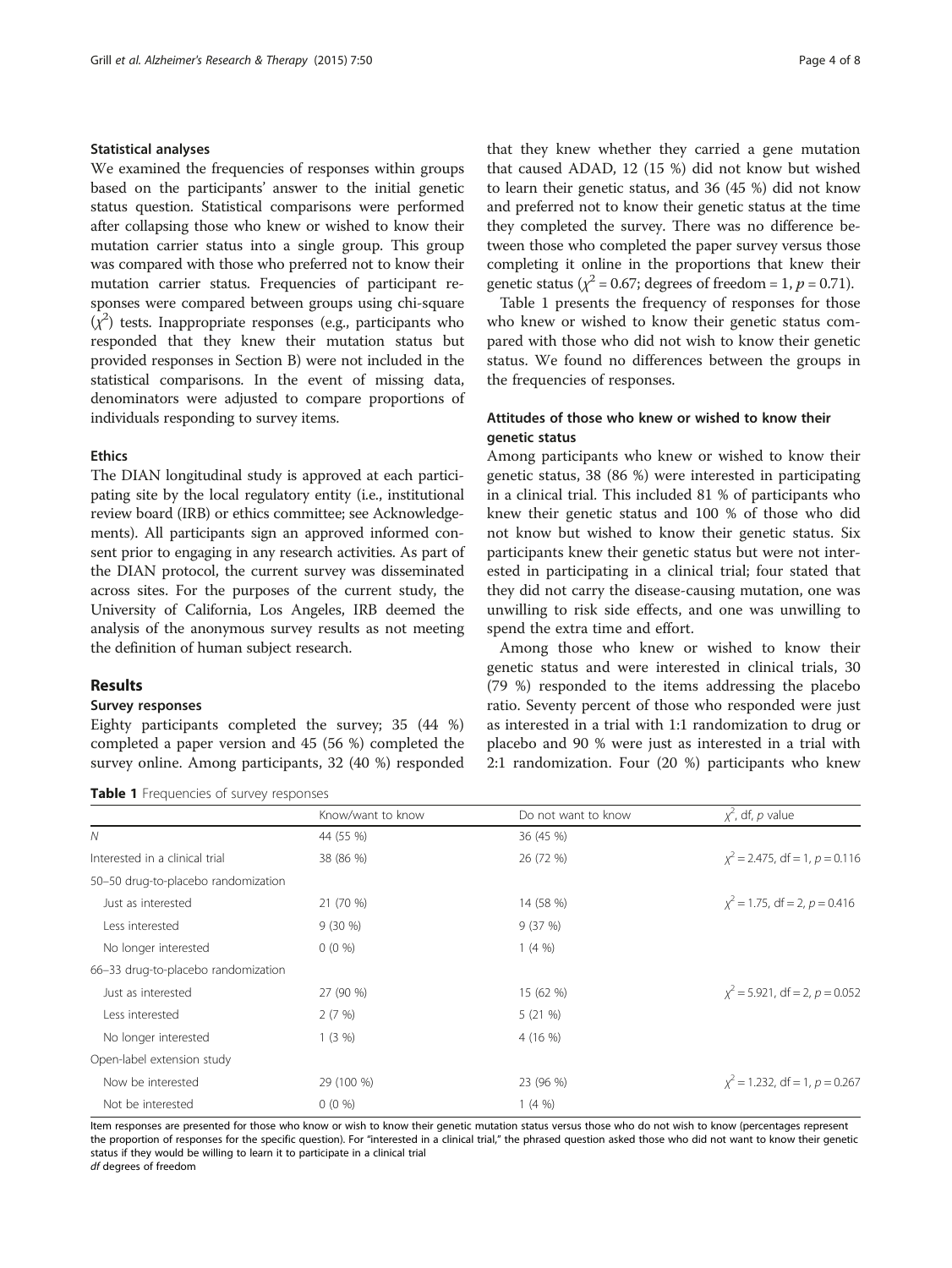their genetic status were less interested in a 1:1 placebo-controlled trial, compared with five (50 %) of those who did not know their genetic status but wished to ( $\chi^2$  = 2.857, degrees of freedom = 1,  $p$  = 0.091). Only one participant answered that they would not be interested in a placebo-controlled trial. This participant knew their genetic status and stated they would refuse a trial with a 2:1 drug-to-placebo ratio.

Each participant who answered whether the opportunity to participate in an open-label extension study impacted their level of interest stated that they would be interested ( $n = 29, 100$  %).

# Attitudes of those who did not want to know their genetic status

Twenty-six (72 %) participants who preferred not to learn their genetic status at the time of completing the survey reported that they would change their mind if learning that they carried a mutation gave them the opportunity to participate in a clinical trial. The eight participants who would not change their mind acknowledged 11 responses why they would decline. Four did not want to know if they would develop AD. Two did not want to risk side effects of an unproven drug. Five selected "other" and wrote in responses. Of these, two said that they did not want to know their status at that time and one stated they were too young to find out their status; one stated that they had young children and would not want to deal with side effects but that they might be willing in future years; one did not want to risk finding out their genetic status only to be placed on placebo; and one stated they would only want to know their status if they knew more about the successes/failures of the trials to this point.

Two participants who acknowledged interest in learning their genetic status and participating in clinical trials did not answer the subsequent questions regarding placebo. Nine of the 24 (37 %) participants who did not want to know their genetic status but would be willing to learn it in the setting of a clinical trial stated that they would be less interested in a trial that had a 1:1 drug-toplacebo randomization and one (4 %) stated that they would no longer be interested. Five (21 %) participants responded that they would be less interested in a trial with 2:1 drug-to-placebo randomization and four (16 %) stated they would no longer be interested. Twenty-three (95 %) participants responded that they "now would be interested" if there was the possibility of receiving active drug after the study was completed.

# **Discussion**

These results add to a literature describing the willingness of persons at risk for ADAD to participate in clinical research toward developing preventive therapies

[[17, 20\]](#page-7-0). Because of the survey's anonymity and multisite distribution, an exact response rate cannot be calculated. A minimum response rate can be estimated, however, given that at the time the last survey was received there were 353 DIAN participants. Although the generalizability of these results may be limited, some of the findings are noteworthy. Among respondents, 80 % reported that they would be willing to consider participating in a clinical trial, even if it enrolled only persons harboring mutations causing ADAD. Among those who knew or wished to know their genetic status, 86 % endorsed interest in a trial with unspecified design, but the proportion interested dropped when there was a possibility of a placebo. The higher the chance of a placebo, the lower the interest. Interest increased back to the level of the unspecified trial design if open-label extension was included as part of the study. The findings suggest that, in contrast to trials in sporadic AD [\[21](#page-7-0)], recruitment may be less of a barrier to trial success in ADAD and support the launch of the DIAN Trials Unit (DIAN-TU) [\[22](#page-7-0)].

The DIAN-TU was established to develop, initiate, and coordinate clinical trials in the DIAN cohort [[16\]](#page-7-0). The first such trial, an adaptive-design phase II study of two anti-amyloid-beta therapies with biomarker outcomes that can transition into phase III efficacy measures, is enrolling asymptomatic and very mildly symptomatic persons at risk for ADAD [[23](#page-7-0)]. The trial uses blinded enrollment in which asymptomatic at-risk participants are eligible to participate without the requirement of genetic testing disclosure; noncarriers are nonrandomly assigned to placebo. Mutation carriers are randomized to active drug or placebo at a 3:1 ratio. Although it is theoretically preferable to not mandate that persons undergo genetic testing in order to participate in a prevention study, there are challenges associated with this approach. One potential issue is that mutation carriers who do not know (and may not wish to know) their genetic status might develop adverse effects from the active drug. They would then be made aware of their genetic status, with the potential for psychological reactions. Another issue is the additional costs due to participation of noncarriers, whose data do not contribute to determining whether an intervention is effective. It is therefore important that consideration be given to performing a study enrolling only mutation carriers aware of their status.

In our survey, the frequency with which DIAN participants reported knowing (40 %) or desiring to learn their genetic status (15 %) exceeds previous reports of clinical and research testing for ADAD (often cited as less than 10 %) [[17, 18](#page-7-0)] or other autosomal dominant neurodegenerative diseases (typically less than 25 %) [[18, 24](#page-7-0)–[26](#page-7-0)]. Several factors may contribute to this observation. The DIAN offers free confidential genetic testing, which may reduce barriers related to cost or concerns around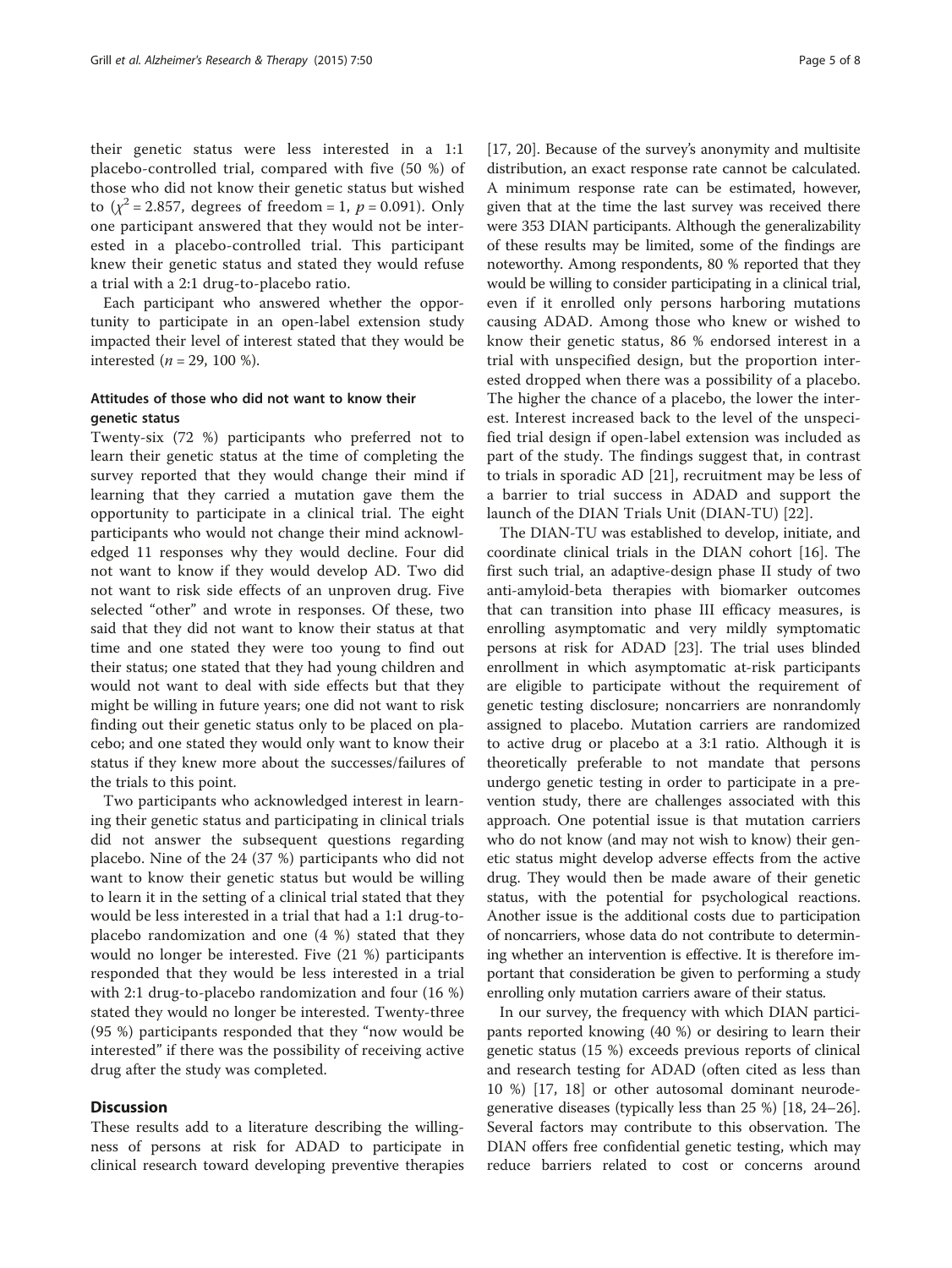stigma [\[27\]](#page-7-0). Since the DIAN is a research study, sample bias associated with individuals who are willing to participate in longitudinal clinical and biomarker assessments also may account for differences from previous reports of testing rates. Additionally, the initial papers reporting rates of genetic testing in ADAD are now more than a decade old [\[18](#page-7-0)]. The community of ADAD families has therefore had time to learn about and discuss genetic testing [\[18](#page-7-0), [28](#page-7-0)] and an era of commercial direct-to-consumer genetic testing has brought increased public awareness and understanding of this technology, potentially changing consumer or participant views [[29](#page-7-0), [30](#page-7-0)]. Further, since the DIAN was in part initiated with the goal of conducting trials [[16](#page-7-0)], enrollment may be skewed toward individuals interested in therapeutic research and those more likely to wish to learn their genetic status in that setting. Finally, expectation for and the launch of the DIAN-TU prevention trial in 2012 may have changed family member views on genetic testing.

In fact, the majority (72 %) of participants who indicated that they were not interested in learning their genetic status responded that they were willing to do so if it would allow them to participate in a clinical trial of an experimental agent. Together with similar previous results, [\[18, 20, 31](#page-7-0)], this finding suggests that trials enrolling only persons who know or are willing to learn their genetic status may be feasible. Such trials would require smaller samples sizes than those of studies enrolling all at-risk persons and would have substantially reduced cost.

The decision whether to undergo predictive genetic testing for ADAD is complex and highly individualized [[17, 25, 30\]](#page-7-0). Asymptomatic patients who choose to learn their mutation status for autosomal dominant neurologic disease may do so to reduce uncertainty and anxiety and to inform life decisions [[26, 32\]](#page-7-0). Although it will require further study, several hypotheses emerge as to why the opportunity to participate in a clinical trial may alter the decision to learn genetic status for some participants. First, it is unclear whether hypothetical responses predict actual behaviors. The proportion of participants in this study who stated they would change their genetic testing decision may or may not be inflated, compared with what would happen in the setting of an actual trial. Next, participants did not undergo systematic and standardized education, counseling, or discussion with researchers prior to completing the survey. The descriptions of trials as testing potentially promising experimental drugs (drugs that aim to slow or stop the progression of AD) may therefore have influenced individuals to state that they would be willing to learn their genetic status despite previously indicating they did not wish to do so. In the setting of fully informed consent (including essential details such as the lack of guaranteed medical benefit and the risk of learning mutation carrier status without such benefit), it is possible that at least some of these individuals would choose not to undergo genetic testing for the sake of enrolling in a trial. Alternatively, the opportunity to take action in the form of research participation may be seen as a benefit of learning genetic status and may alter the risk–benefit profile of the decision, where the risk is learning that one harbors a disease-causing mutation. Taking action, the hope associated with participation and the knowledge that participants are contributing to scientific advancement toward improved medical care for a disease that they and their children may be destined to develop are among the few benefits that investigators can offer individuals at risk for ADAD. For some individuals, these benefits may be enough to warrant learning genetic status when they otherwise would not.

The ideal design for trials in populations at risk for autosomal dominant neurological disorders remains debated. Some investigators conclude that designs requiring disclosure of genetic testing results are coercive [\[33](#page-7-0)]. The Belmont report defines coercion as using the threat of harm to ensure compliance [[34, 35\]](#page-7-0). Research participation is voluntary and rarely includes guaranteed health benefits; the decision to decline participation is not harmful. It should also be considered whether designs requiring disclosure result in undue influence; offering excessive or inappropriate reward to obtain compliance [[34, 35](#page-7-0)]. Trials should only test interventions with adequate preclinical and early phase clinical results to support their promise. Access to promising drugs may represent an additional potential benefit for trial participants but is not an inappropriate reward for participation, even if access to therapy is guaranteed [[36\]](#page-7-0). Both ethical and practical issues can thus drive trial design decisions [\[34\]](#page-7-0). For example, if inadequate numbers of participants are willing to learn genetic testing results, trials may need to employ blinded enrollment to be feasible. These preliminary results suggest that this may not be the case in ADAD, but future data will be needed to clarify this issue. In all cases, investigators will need to take precautions to ensure informed consent for trials, to minimize risks related to either desired or undesired disclosure of testing results, and to monitor and manage adverse effects of disclosure.

## Limitations

The purpose of this survey was to provide anonymous data to the leadership of the DIAN to assist in trial design and planning. The lack of linked demographic (race, ethnicity, education, geographic residence, etc.) and other data (e.g., family age of onset of disease, participant age relative to family age of onset) prevents analyses for unique patterns or predictors of attitudes toward clinical trials. The survey was not translated to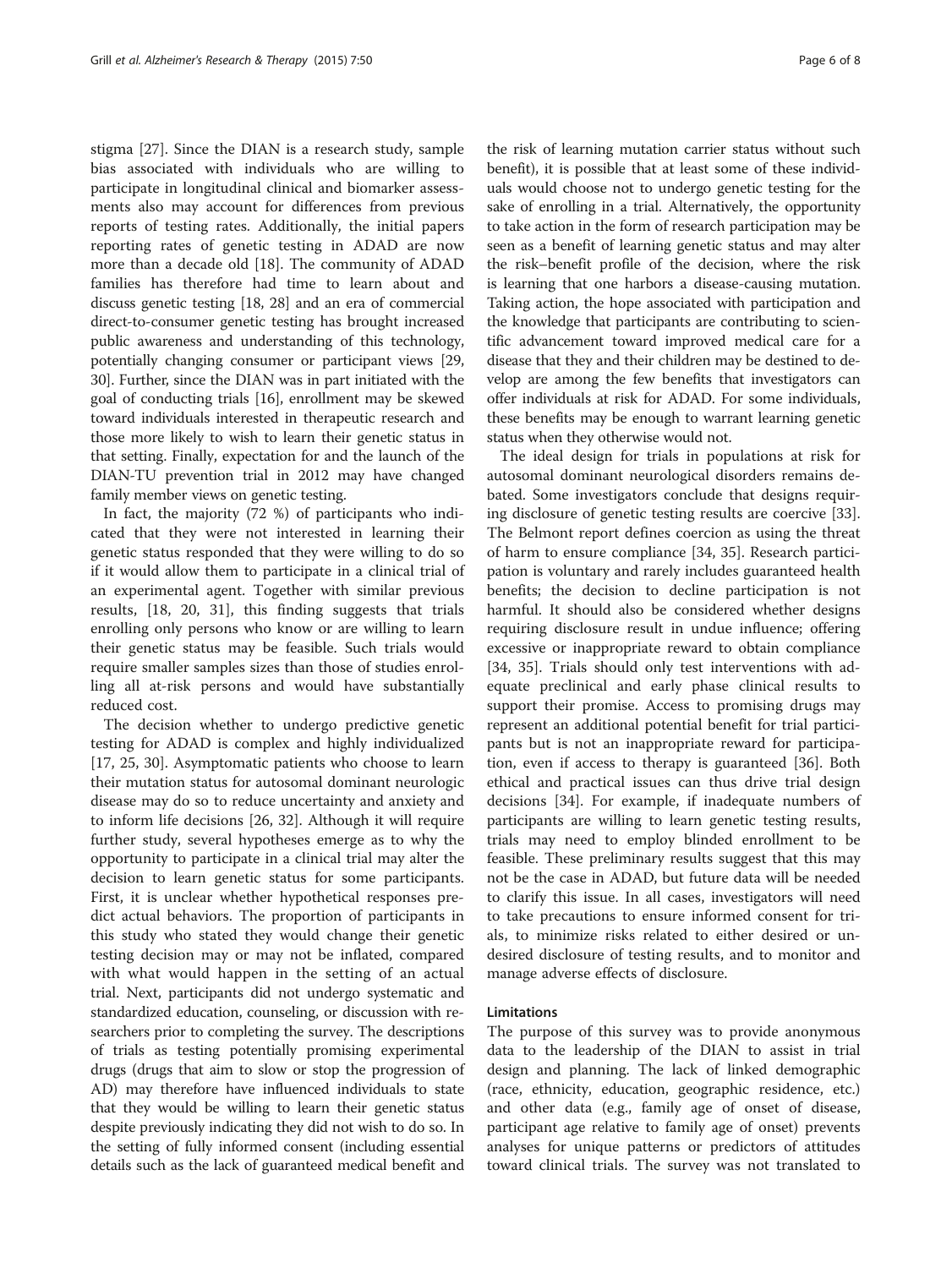other languages, limiting participation to the Englishspeaking participants in the DIAN. Since participants were all enrolled in the DIAN observational study, they may not be representative of the greater population of individuals at risk for ADAD, and even within the DIAN we cannot rule out that a particular subset of participants with favorable attitudes toward clinical trials were more likely to complete the survey. It is also possible that those who completed the survey were early enrollers in the DIAN, who may be most motivated to participate in research, including clinical trials. Although these limitations may be minimized since the DIAN participants are likely to represent individuals willing to enroll in ADAD trials, they may still result in an important sample bias.

The survey was brief and instructed participants to stop in the event that particular answers were given to particular questions (see Fig. [1](#page-2-0)). Data were therefore not collected regarding the willingness to participate in clinical trials among those participants who did not know or wish to know their genetic status and were not willing to learn their genetic status in order to participate in a clinical trial. Ultimately, many of these participants are eligible for and may have enrolled in the DIAN-TU, given that the design does not require learning genetic status. Furthermore, there are several aspects of trial designs that impact willingness to participate, such as risks of adverse events, which were not discussed in the survey. Importantly, adverse events related to the drug under study could unblind mutation status and adverse events related to study procedures are not limited to those receiving therapy. Lastly, it is not clear to what degree these survey responses predict actual behaviors. Of note, however, at least 19 DIAN participants have chosen to undergo genetic testing since the launch of the DIAN-TU.

# Conclusions

The community of ADAD patients and families represents an increasingly informed population that includes many individuals who are motivated to participate in research and can be enrolled in clinical trials to examine drug efficacy at well-defined clinical and pathophysiological stages of disease. Clinical trials will be critical to delaying and preventing the onset of cognitive impairment and dementia in ADAD and may also be instructive toward research and treatment in sporadic AD. This study confirms the strong desire of persons at risk for ADAD to participate in clinical research to develop therapies and suggests that such a desire may affect their decision-making process toward learning genetic status. Some persons who have a stated desire to not learn their genetic status may change their minds in the setting of a clinical trial and essentially all potential participants

would be willing to participate if the study offered an open-label extension. The DIAN-TU will provide realworld data on the rate at which persons not previously undergoing testing will change their mind in the context of a clinical trial, and our results suggest that consideration can be given to performing preventive studies enrolling only persons willing to undergo revealing genetic testing prior to enrollment.

## Abbreviations

AD: Alzheimer's disease; ADAD: Autosomal dominant Alzheimer's disease; APP: Amyloid precursor protein; DIAN: Dominantly Inherited Alzheimer's Network; DIAN-TU: Dominantly Inherited Alzheimer's Network Trials Unit; IRB: Institutional review board; PSEN: Presenilin.

## Competing interests

JDG has been a trial investigator for ADCS, Eli Lilly, Merck, Biogen Idec, Janssen Alzheimer's Immunotherapy, Genentech, and Avanir. RJB reports grants from the Alzheimer's Association, American Academy of Neurology, Anonymous Foundation, AstraZeneca, BrightFocus Foundation, Cure Alzheimer's Fund, Glenn Foundation for Medical Research, Merck, Metropolitan Life Foundation, NIH, Pharma Consortium (Biogen Idec, Elan Pharmaceuticals Inc., Eli Lilly and Co., Hoffman La-Roche Inc., Genentech Inc., Janssen Alzheimer Immunotherapy, Mithridion Inc., Novartis Pharma AG, Pfizer Biotherapeutics R and D, Sanofi-Aventi, Eisai), Roche, and Ruth K. Broadman Biomedical Research Foundation; nonfinancial support from Avid Radiopharmaceuticals; other from C2N Diagnostics, NIH/state government sources; personal fees and other from Washington University; personal fees and nonfinancial support from Roche, IMI, Sanofi, Global Alzheimer's Platform, FORUM, OECD, and Boehringer Ingelheim; and personal fees from Merck. All are outside the submitted work. AO, RJB, VB, JMR, and WEK have no competing interests. CLM has provided consultation to Eli Lilly and Company and Prana Biotechnology. JCM has participated in or is currently participating in clinical trials of antidementia drugs sponsored by the following companies: Janssen Immunotherapy, Pfizer, Eli Lilly/Avid Radiopharmaceuticals, SNIFF (The Study of Nasal Insulin to Fight Forgetfullness) study, and A4 (The Anti-Amyloid Treatment in Asymptomatic Alzheimer's Disease) trial; has served as a consultant for Lilly USA, ISIS Pharmaceuticals, and Charles Dana Foundation; and receives research support from Eli Lilly/ Avid Radiopharmaceuticals and NIH.

## Authors' contributions

RJB, JCM, and JMR were responsible for the design of the study. JDG analyzed the data and drafted the manuscript. JDG, RJB, VB, AO, JCM, CLM, WEK, and JMR revised the manuscript critically for important intellectual content. All authors read and approved the final manuscript.

#### Acknowledgements

The authors thank the DIAN participants and their families and the faculty and staff at each of the DIAN sites for their contributions to the study. The DIAN is supported by NIA grant U19 AG032438 to JCM, and by an anonymous foundation. The DIAN-TU (RJB, principal investigator) is supported by the Alzheimer's Association, NIH U01AG042791, U01AG042791-S1, R01AG046179, GHR Foundation, an anonymous foundation, and the DIAN-TU Pharma Consortium (members include Amgen, Biogen, Eisai, Elan, Eli Lilly, Forum, Genentech, Hoffman La-Roche, Janssen AIP, Mithridion, Novartis Pharm AG, Pfizer, Sanofi-Aventis). JDG and JMR were supported by NIA AG016570 and the Sidell-Kagan Foundation. JDG was supported by the P. Gene and Elaine Smoth Term Chair in Alzheimer's Disease Research. JDG is currently supported by NIA AG016573.

The DIAN study, including the survey discussed in this manuscript, was approved by the following ethical bodies: Butler Hospital Institutional Review Board; Hollywood Private Hospital Research Ethics Committee; Indiana University Institutional Review Board; Massachusetts General Hospital Institutional Review Board; Melbourne Health Human Research Ethics Committee; National Research Ethics Service Committee of South Central Berkshire; New York State Psychiatric Institute—Columbia University Department of Psychiatry Institutional Review Board; UCLA Institutional Review Board; University New South Wales Human Research Ethics